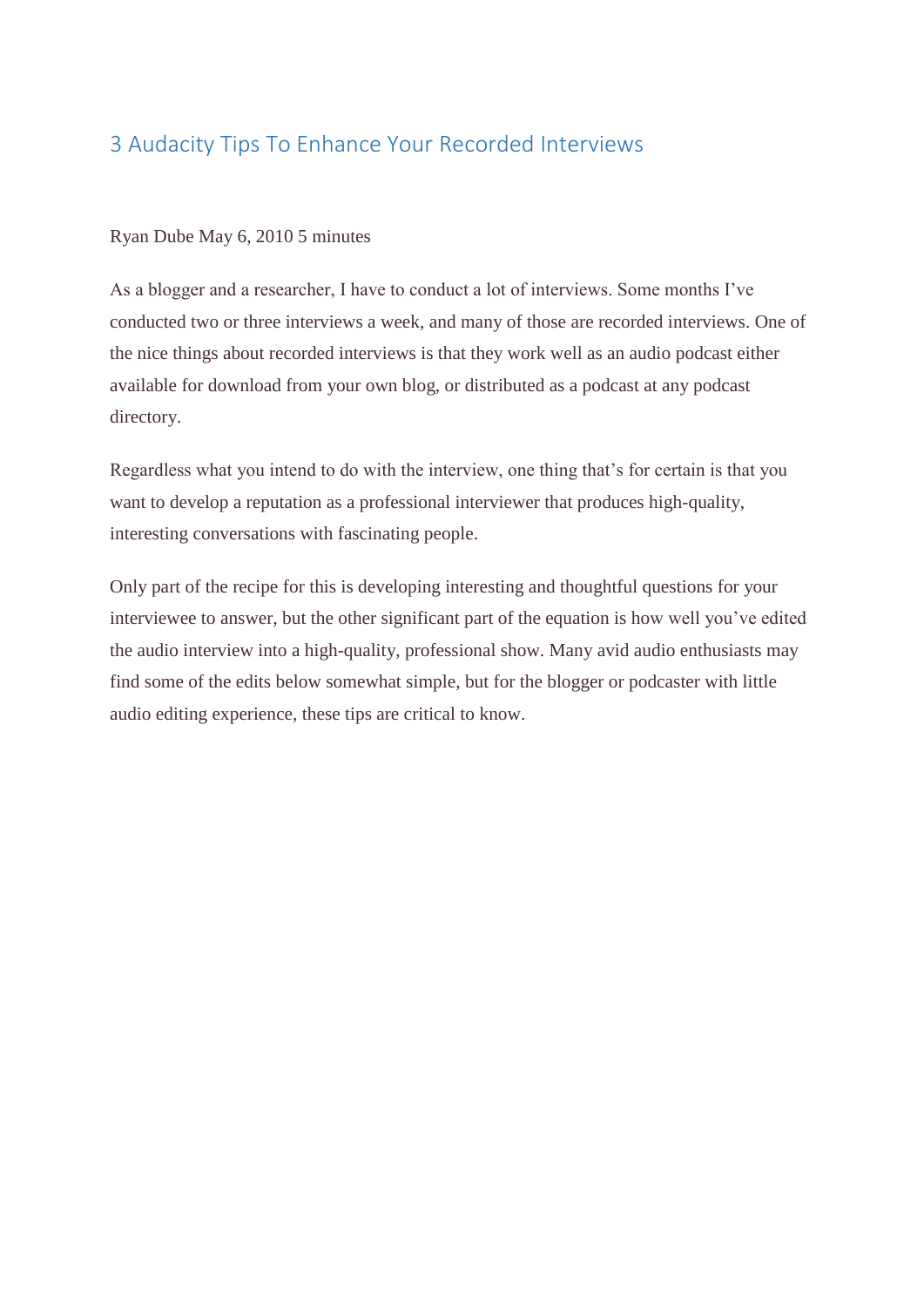## **Why Audacity?**

I use the Audacity audio recording software to record and edit all of my interviews. My recording setup is about as simple as it gets – an Olympic earpiece that doubles as both a microphone and an earphone so that I can hear the person on the phone while the microphone feeds the conversation into the laptop and Audacity. This works well and produces highquality conversations, but like anything, there are flaws in the setup that produce less than optimum conditions.

The beauty of Audacity is that you have the capability to "fix" those flaws. The three most common problems that I'm going to touch on in this post are removing background noise, amplifying voices, and integrating quality introduction with music.



Before we start doctoring the audio file with the Audacity audio recording software, let me first introduce the patient. Above is a snippet of an hour-long audio interview that I conducted last month.

The two most common flaws are background noise, shown in the center of this clip, and low voice volume (my voice) as shown on the right. You can see that the amplitude when I was talking is about half of that of the voice on the phone – which is to be expected when recording with such an earpiece.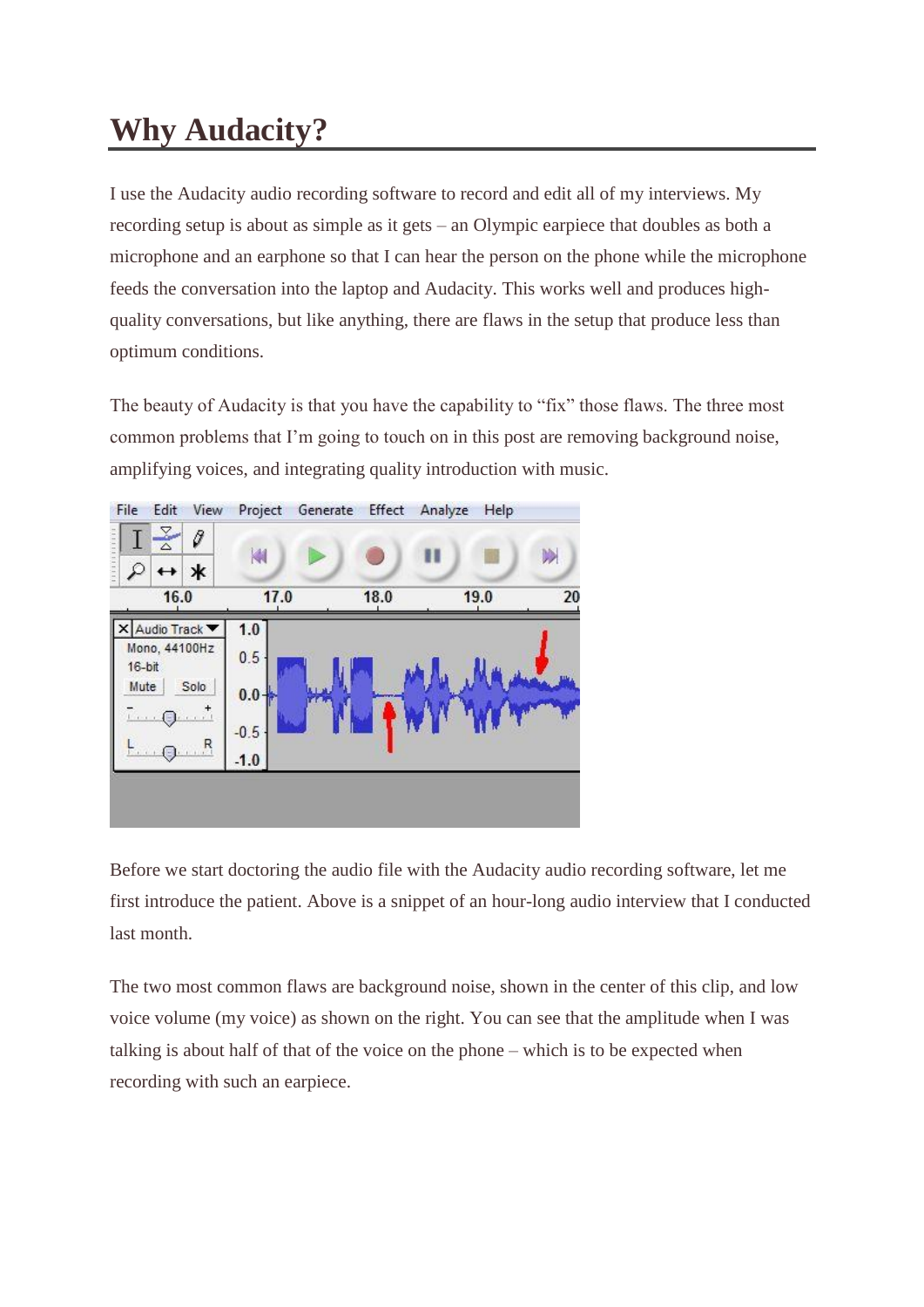# **How To Fix Quiet Voices**

The first tweak for the common interview issue of quiet voices is also the easiest. The volume of the voice is equivalent to "amplitude," so all you have to do is use Audacity's **Amplify** tool to increase the quiet voice just a little bit.

To perform this task, just highlight the section of audio track with the quiet voice, and then select **Amplify** from the **Effect** menu option.



|         | 18.0    | 19.0                                                     | 20.0 | 21.0        |
|---------|---------|----------------------------------------------------------|------|-------------|
| Amplify |         |                                                          |      | $\mathbf x$ |
|         |         | Amplify by Dominic Mazzoni<br> 5 <br>Amplification (dB): |      |             |
|         |         |                                                          |      |             |
|         |         | New Peak Amplitude (dB): 2.1<br>Allow clipping           |      |             |
|         | Preview | Cancel                                                   | 0K   |             |

In the amplify tool, you'll need to select an amplification that is just enough to increase the voice volume to a level that's equivalent to the other person speaking. It may take some trial and error the first time, so just undo the change and try a new value until you get it right.

In my case, I found that an increase of 5 dB did the trick. Once you know the right value, the only tedious part of this fix is that you'll need to find every place in the track where the quiet voice shows up, and do the highlight/amplify routine to fix it.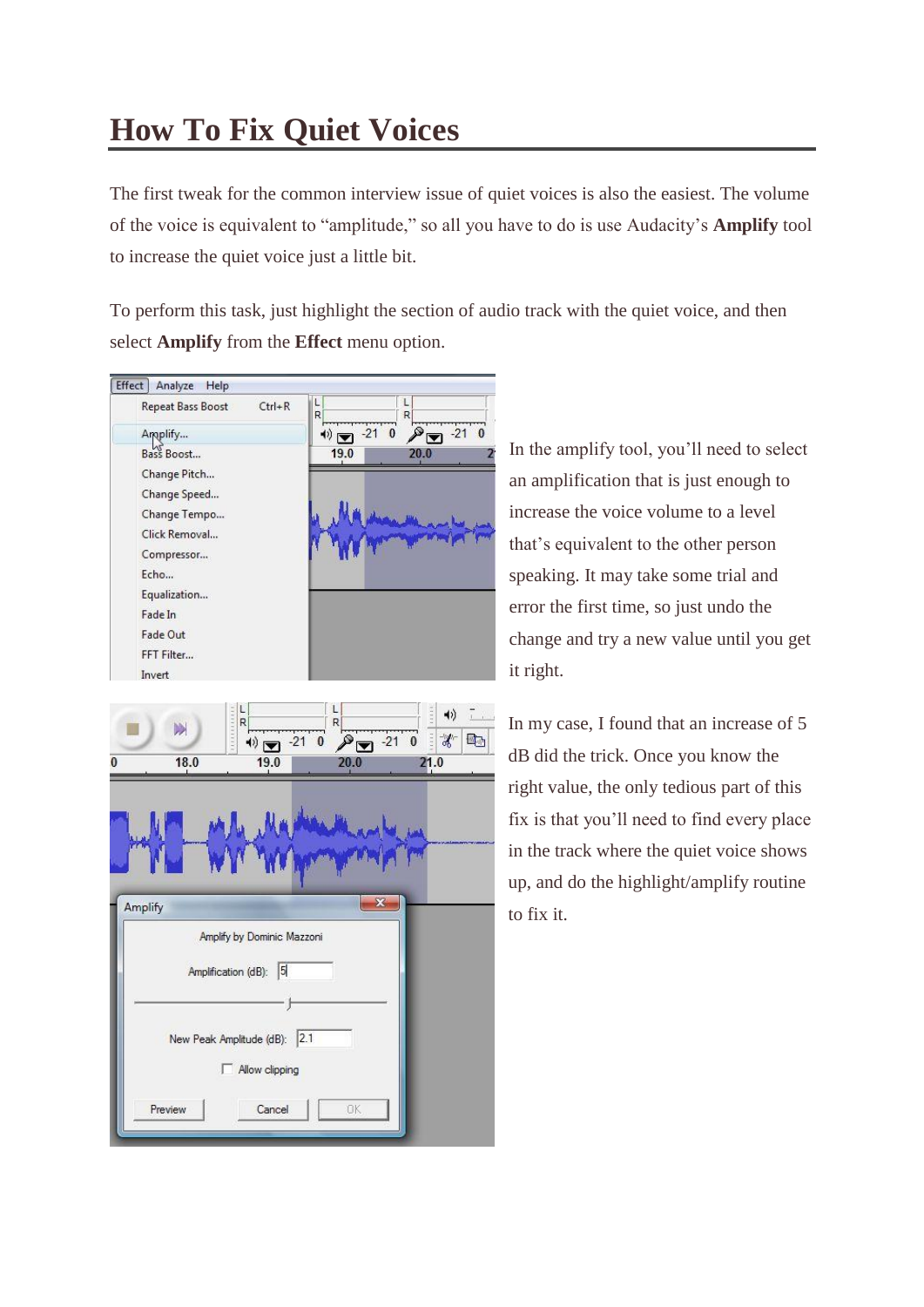#### **How To Remove Background Noise With Audacity**

The second most common flaw in an interview audio file is background noise. Maybe you left a fan on in the other room, or there are cars going by just outside the open window, and you realize once you listen to the audio that the sound is terribly annoying and distracting.

The first step in this technique is to identify an area in your file that features nothing but the background noise alone. When you find such an area, highlight that section of the audio track, and then go into the **Noise Removal** tool in the **Effects** menu option.

| 21.0<br>22.0  | $P = 210$<br>$\bigcirc$<br>24.0<br>23.0<br>25.0                                                              |
|---------------|--------------------------------------------------------------------------------------------------------------|
|               | X<br>Noise Removal                                                                                           |
|               | Noise Removal by Dominic Mazzoni                                                                             |
|               | Step 1                                                                                                       |
|               | Select a few seconds of just noise<br>so Audacity knows what to filter out, then<br>click Get Noise Profile: |
|               | <b>Get Noise Profile</b>                                                                                     |
|               | Step 2                                                                                                       |
|               | Select all of the audio you want filtered,<br>choose how much noise you want filtered out,                   |
|               | and then click Remove Noise.                                                                                 |
|               |                                                                                                              |
|               | More<br>Less                                                                                                 |
|               |                                                                                                              |
|               | Preview<br>Remove Noise                                                                                      |
|               | Close                                                                                                        |
|               |                                                                                                              |
| alyze<br>Help | $\overline{\mathbf{x}}$                                                                                      |
| <b>M</b>      | Noise Removal<br>R                                                                                           |
|               | Noise Removal by Dominic Mazzoni<br>41)                                                                      |
| 22.0<br>21.0  | Step 1                                                                                                       |
|               | Select a few seconds of just noise<br>so Audacity knows what to filter out, then<br>click Get Noise Profile: |

Once you're there, click on **Get Noise Profile**. Doing this captures a snapshot of the background noise itself. The software uses this to "erase" that sound profile from a section (or all) of the audio file. The next step is just to highlight the area where you want to remove the noise (most of the time you'll just select the entire track), and then go back into this window and select **Remove Noise**.

| Help                                                          |                                                                                                                                                                                                                 |
|---------------------------------------------------------------|-----------------------------------------------------------------------------------------------------------------------------------------------------------------------------------------------------------------|
| alyze<br>L<br><b>TOTO OF</b><br>R<br><b>M</b><br>21.0<br>22.0 | Ж<br>Noise Removal<br>Noise Removal by Dominic Mazzoni<br>Step 1<br>Select a few seconds of just noise<br>so Audacity knows what to filter out, then<br>click Get Noise Profile:<br>Get Noise Profile<br>Step 2 |
|                                                               | Select all of the audio you want filtered,<br>choose how much noise you want filtered out,<br>and then click Remove Noise.<br>More<br>Less<br>Preview<br>Remove Noise<br>Close                                  |

As you can see, Audacity does an amazing job at cleaning up the noise. There is one caveat, and it is this – carefully gauge the amount of noise that you want to remove. Removing too little won't do much good, and removing too much will make the audio sound over-digitized or artificially quiet. One thing I noticed is that the middle to lowermiddle setting is usually ideal.